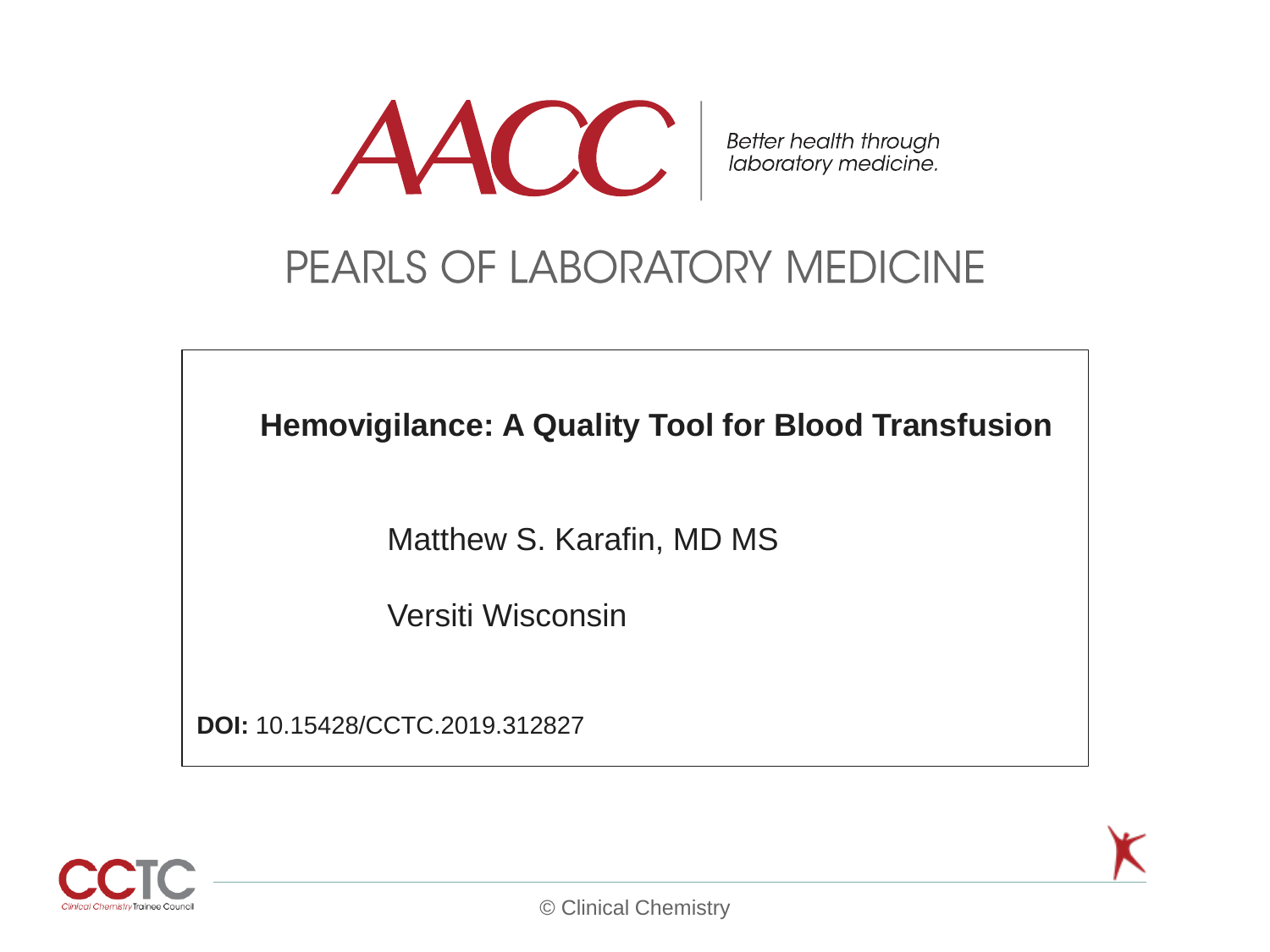

## **Introduction**

**Hemovigilance** 

- Haema: Greek for "blood"
- Vigilans: Latin for "watchful"

According to the International Hemovigilance Network:

• "A set of surveillance procedures covering the whole transfusion chain, intended to collect and assess information on unexpected or undesirable effects resulting from the therapeutic use of labile blood products, and to prevent their occurence or recurrence."

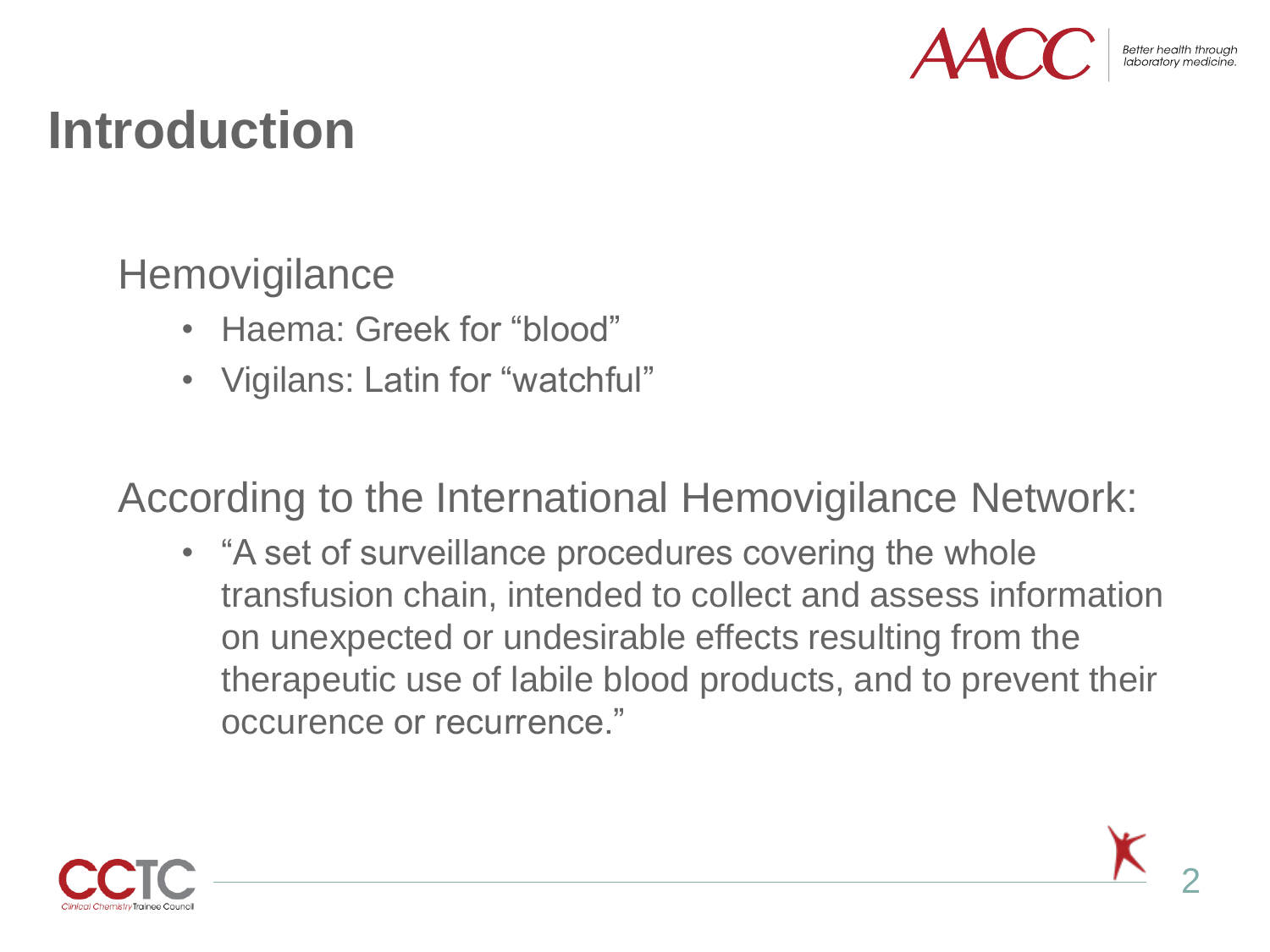

Better health through<br>Iaboratory medicine

# **The Transfusion Chain**



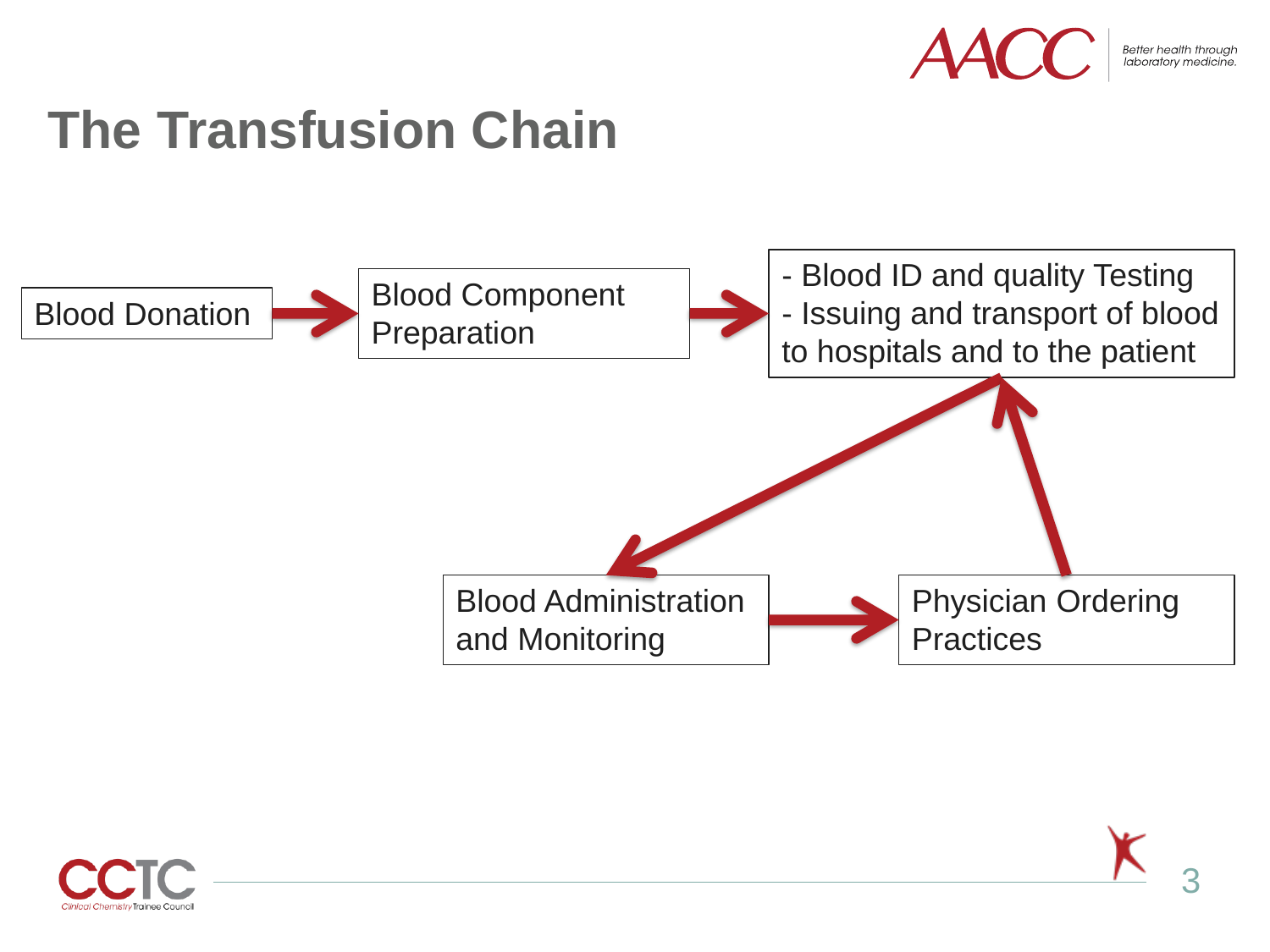

## **Hemovigilance should be everywhere**

Hemovigilance is a quality system that can exist at 3 levels.

- Local
- National
- International

Any Hemovigilance system, at any level, needs to:

- Document any issues with a blood transfusion chain
- Use lessons learned to reduce these issues



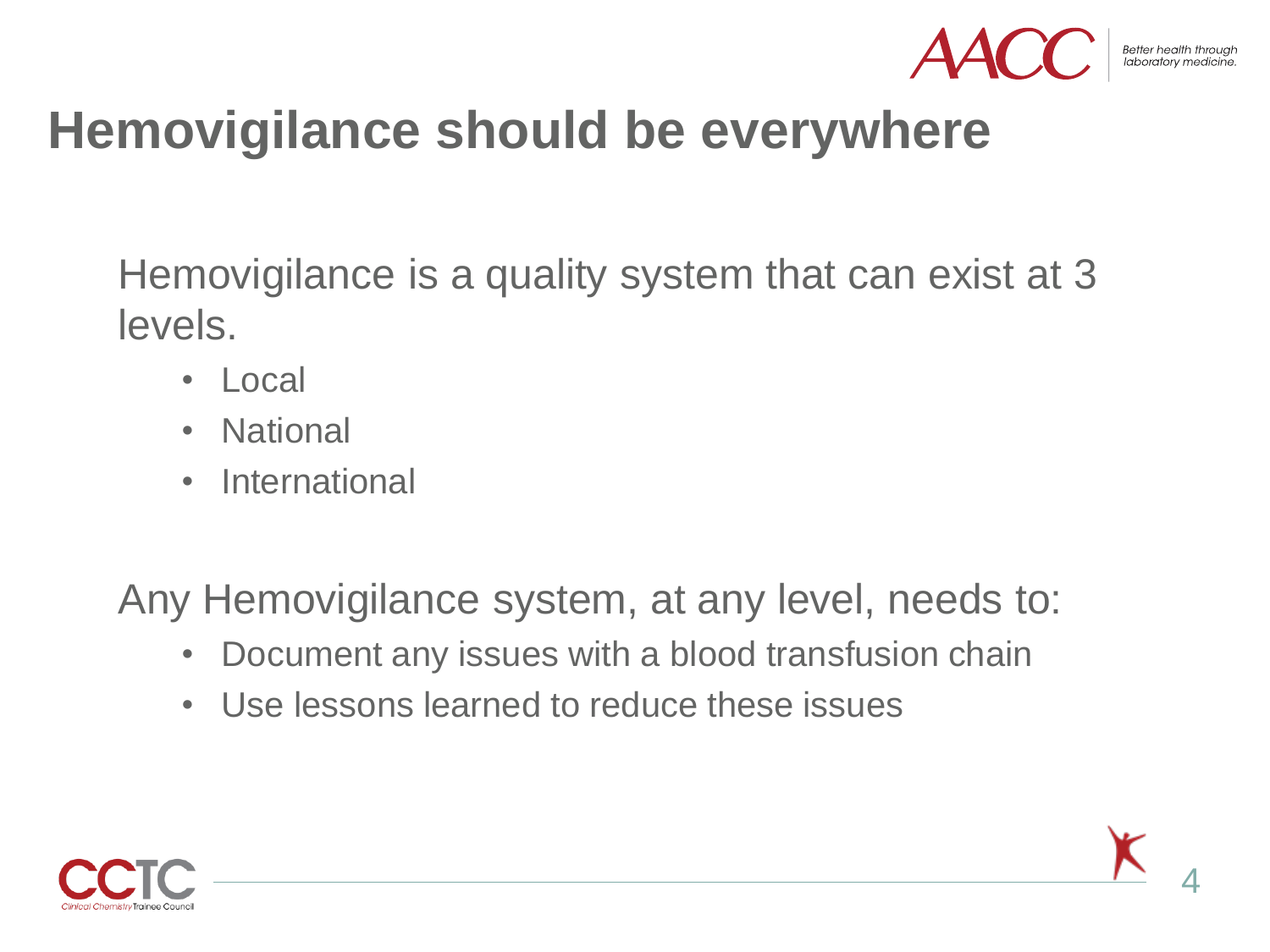

# **Hemovigilance is not everywhere**

Current Challenges:

- Delays in entry and reporting
- Limited data granularity
- Limited system flexibility
- Limited system breadth and depth
- Resource and financial pressures

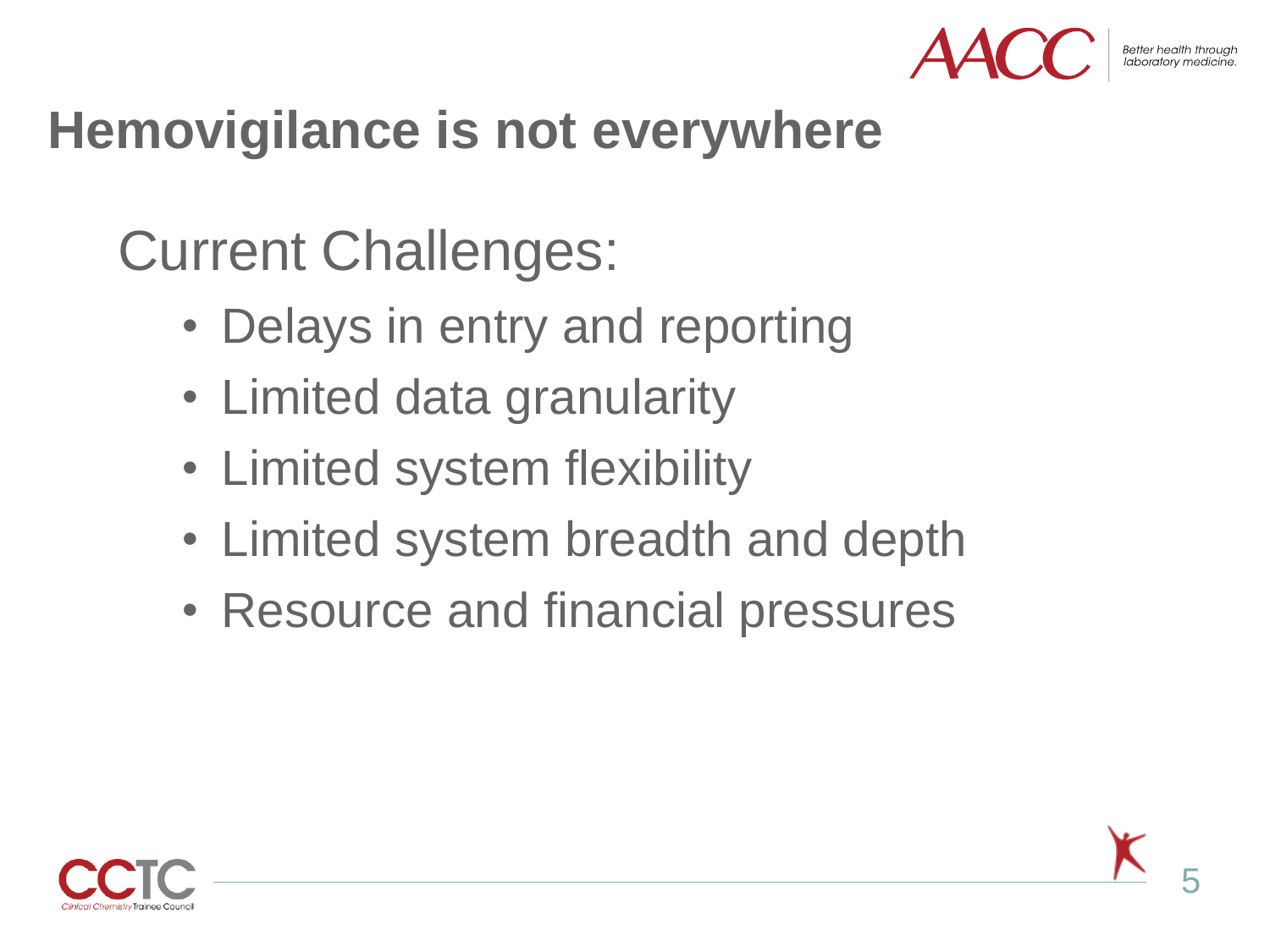

## **Examples of hemovigilance success: TRALI reduction using all male plasma donors**



*Bolton*‐*Maggs, P., Poles, D., Watt, A., Cohen, H. & Thomas, D.; on behalf of the SHOT Steering Group. (2013) The Annual SHOT Report 2012. Available at: http://www.shotuk.org/wp-content/uploads/2013/08/SHOT-*

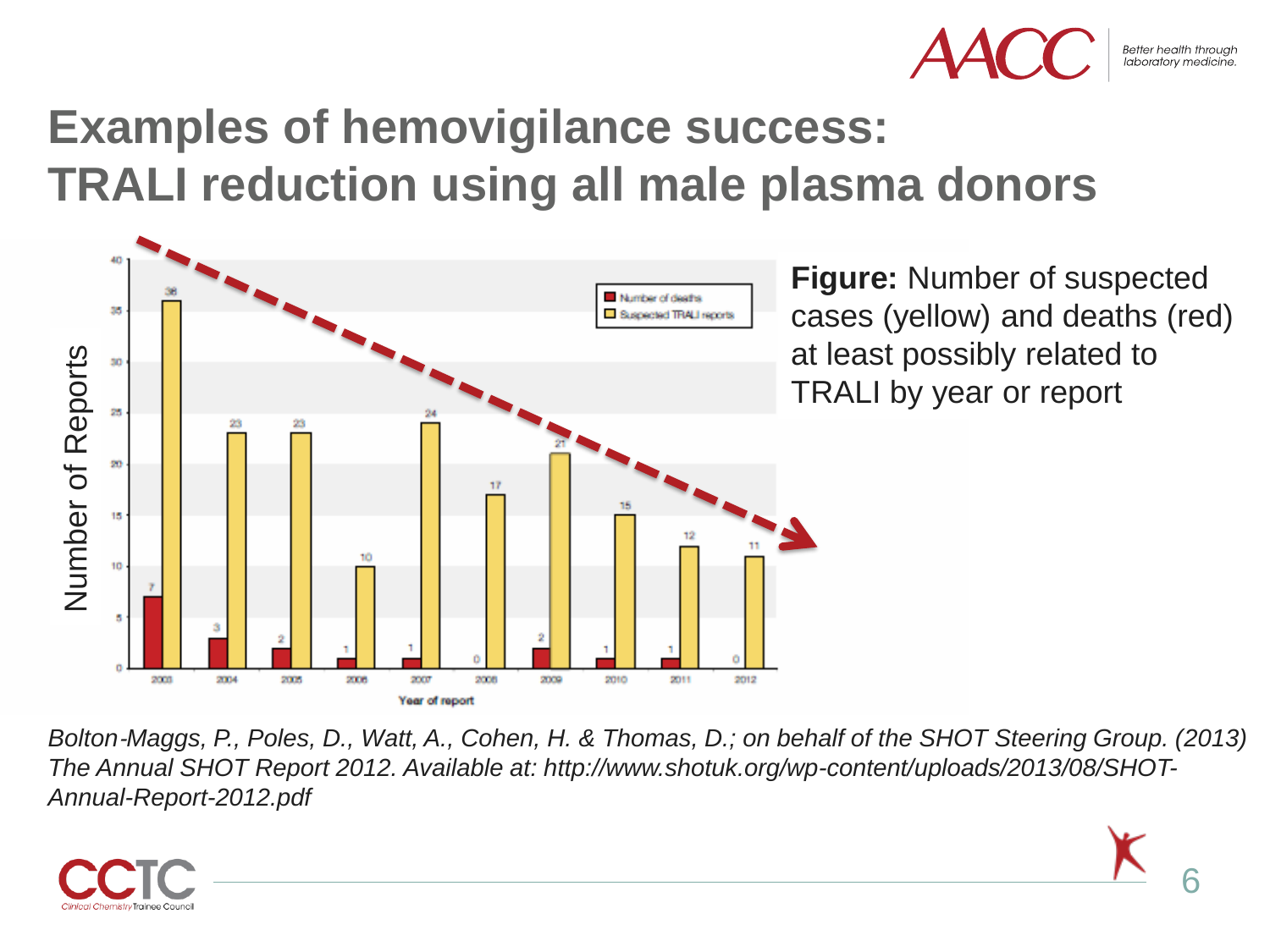

# **Organized National Hemovigilance Networks**

#### **Established and centralized hemovigilance networks around the world (not exhaustive).**

- Europe
	- $\circ$  France (1994)
	- <sup>o</sup> United Kingdom (1996)
	- <sup>o</sup> Netherlands (2003)
	- $\circ$  Ireland (1999)
- **Africa** 
	- $\circ$  Namibia (2010)
	- South Africa (2010)
- North America
	- $\circ$  Canada (2007)
	- o United States (2006)
- Asia
	- o Japan (1993)
	- o Singapore (2003)
	- o India (2012)
- Australia (2007)

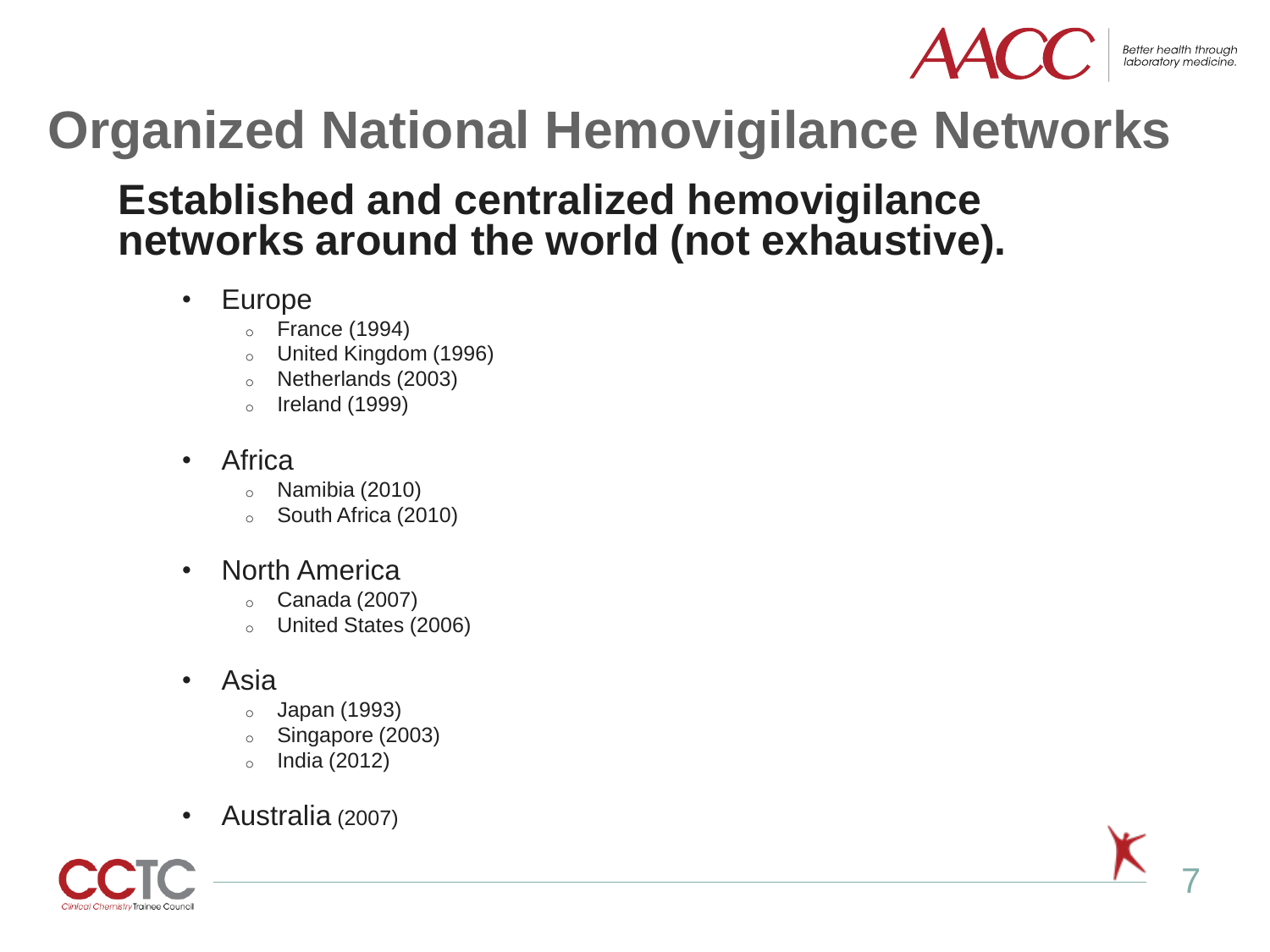

8

#### **National Hemovigilance Networks: United States**

#### **Mandatory** Hemovigilance Reporting:

- US Food and Drug Administration
	- **Transfusion-related fatalities**
	- <sup>o</sup> Product deviations

| <b>Complications</b>    | <b>FY13</b><br>No.       | <b>FY13</b><br>$\frac{9}{6}$ | <b>FY14</b><br>No. | <b>FY14</b><br>$\frac{9}{6}$ | <b>FY15</b><br>No. | <b>FY15</b><br>$\frac{1}{2}$ | <b>FY16</b><br>No.         | <b>FY16</b><br>$\frac{1}{2}$ | <b>FY17</b><br>No. | <b>FY17</b><br>$\frac{9}{6}$ | <b>Total</b><br>No. | <b>Total</b><br>$\frac{9}{6}$ |
|-------------------------|--------------------------|------------------------------|--------------------|------------------------------|--------------------|------------------------------|----------------------------|------------------------------|--------------------|------------------------------|---------------------|-------------------------------|
| Anaphylaxis             | ٠                        | $\overline{0}$               | $\overline{2}$     | $\overline{7}$               | $\overline{2}$     | 5                            | 5                          | 12                           | 3                  | 8                            | 12                  | 6                             |
| Contamination           | 5                        | 13                           |                    | 3                            | 5                  | 14                           | 5                          | 12                           | $\overline{7}$     | 19                           | 23                  | 12                            |
| HTR (ABO)               |                          | 3                            | $\overline{4}$     | 13                           | $\overline{2}$     | 5                            | $\overline{4}$             | $9$                          | -1                 | 3                            | 12                  | $\overline{7}$                |
| HTR (non-ABO)           | 5                        | 13                           | $\overline{4}$     | 13                           | $\overline{4}$     | 11                           | $\boldsymbol{\mathcal{A}}$ | $\overline{2}$               | 6                  | 16                           | 20                  | 11                            |
| Hypotensive<br>Reaction | $\overline{\phantom{a}}$ | $\overline{0}$               |                    | 3                            |                    | 3                            |                            | $\overline{2}$               | $\overline{0}$     | $\overline{0}$               | 3                   | $\overline{2}$                |
| <b>TACO</b>             | 13                       | 34                           | $5\phantom{.0}$    | 17                           | 11                 | 30                           | 19                         | 44                           | 11                 | 30                           | 59                  | 32                            |
| <b>TRALI</b>            | 14                       | 37                           | 13                 | 43                           | 12                 | 32                           | 8                          | 19                           | 9                  | 24                           | 56                  | 30                            |

#### **Table:** Transfusion-Associated Fatalities by Complication FY2013-FY2017



Table from *https://www.fda.gov/vaccines-blood-biologics/report-problem-centerbiologics-evaluation-research/transfusiondonation-fatalities*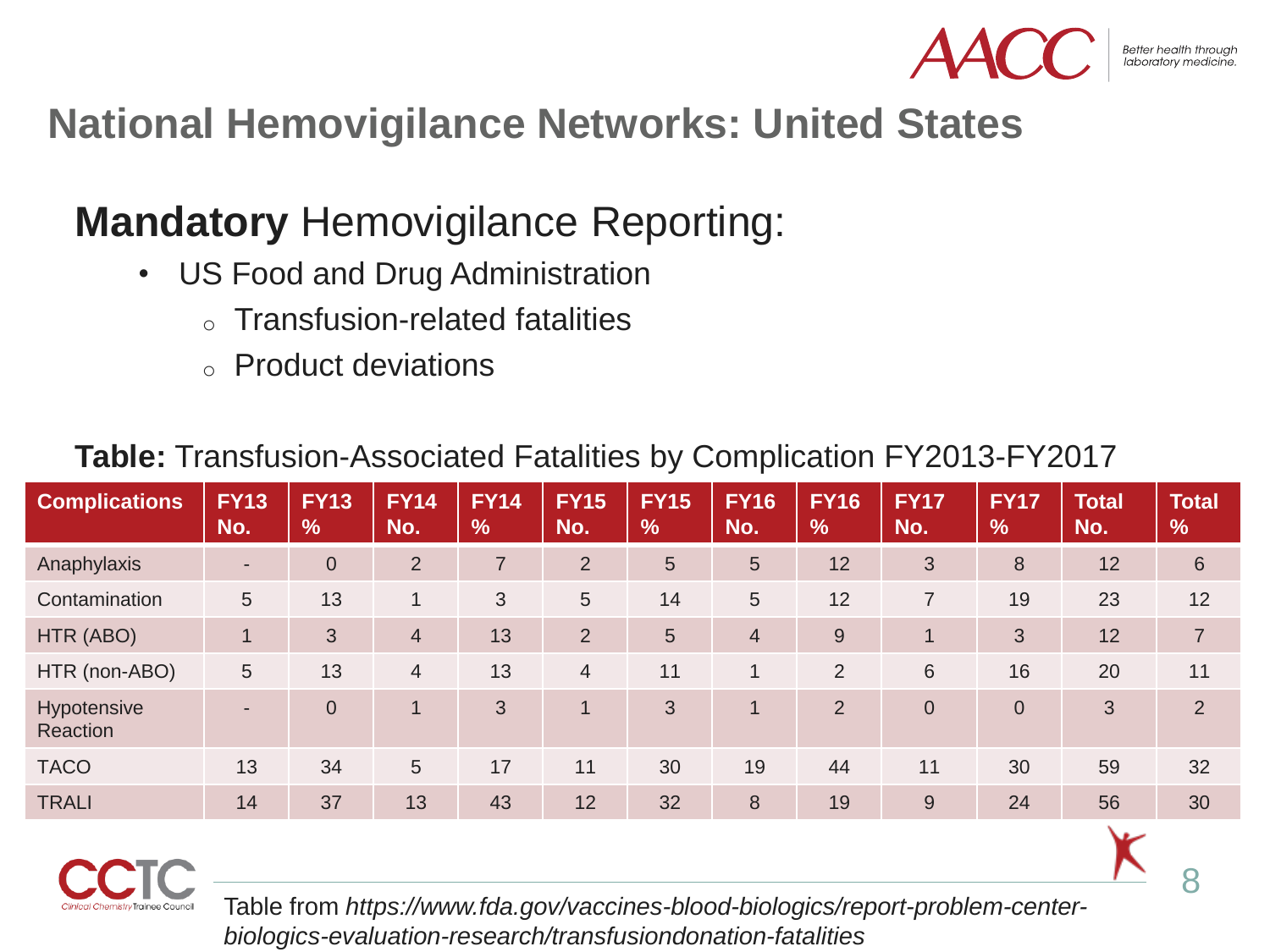

#### **National Hemovigilance Networks: United States**

Reporting is **not mandatory** for anything else:

- Non-fatal transfusion reactions (infectious and non-infectious, acute and delayed)
- Non-fatal donor reactions
- Process or procedure errors that do not lead to product deviations

### **…So, how do we learn and monitor anything nationally???**

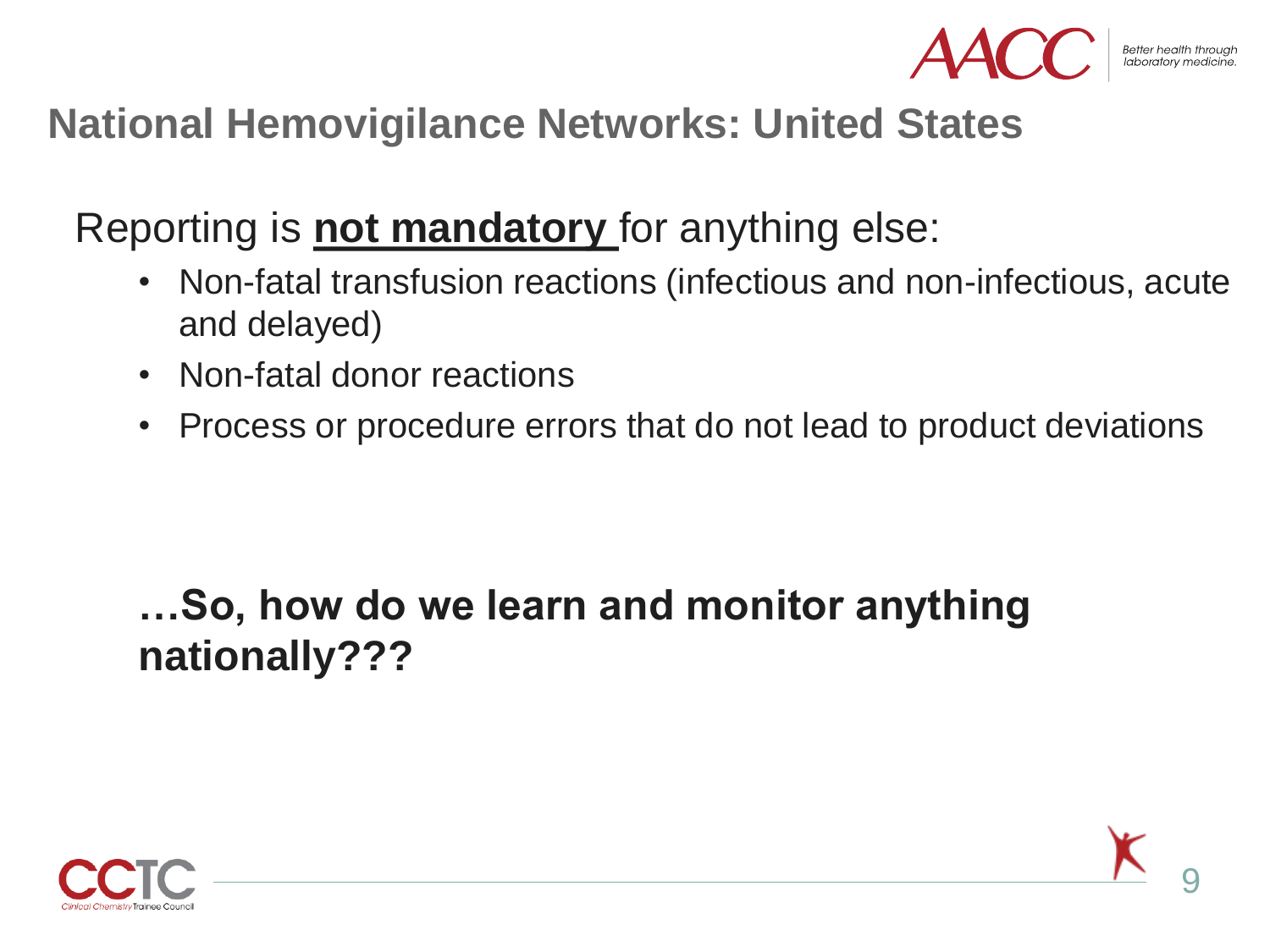

#### **National Hemovigilance Networks: United States**

### **The National Healthcare Safety Network (NHSN).**

- Started in 2010 by the CDC
- Secure, free, web-based reporting system
- Collects data about transfusion-related adverse events: incidents (e.g., errors and near misses) and patient adverse reactions
- Created standardized definitions to allow for the potential to compare between sites
- Allows hospitals to monitor their own data, and to share data with external groups at the individual hospitals discretion
- As of 2016, 277/4600 (6.0%) of hospitals were enrolled

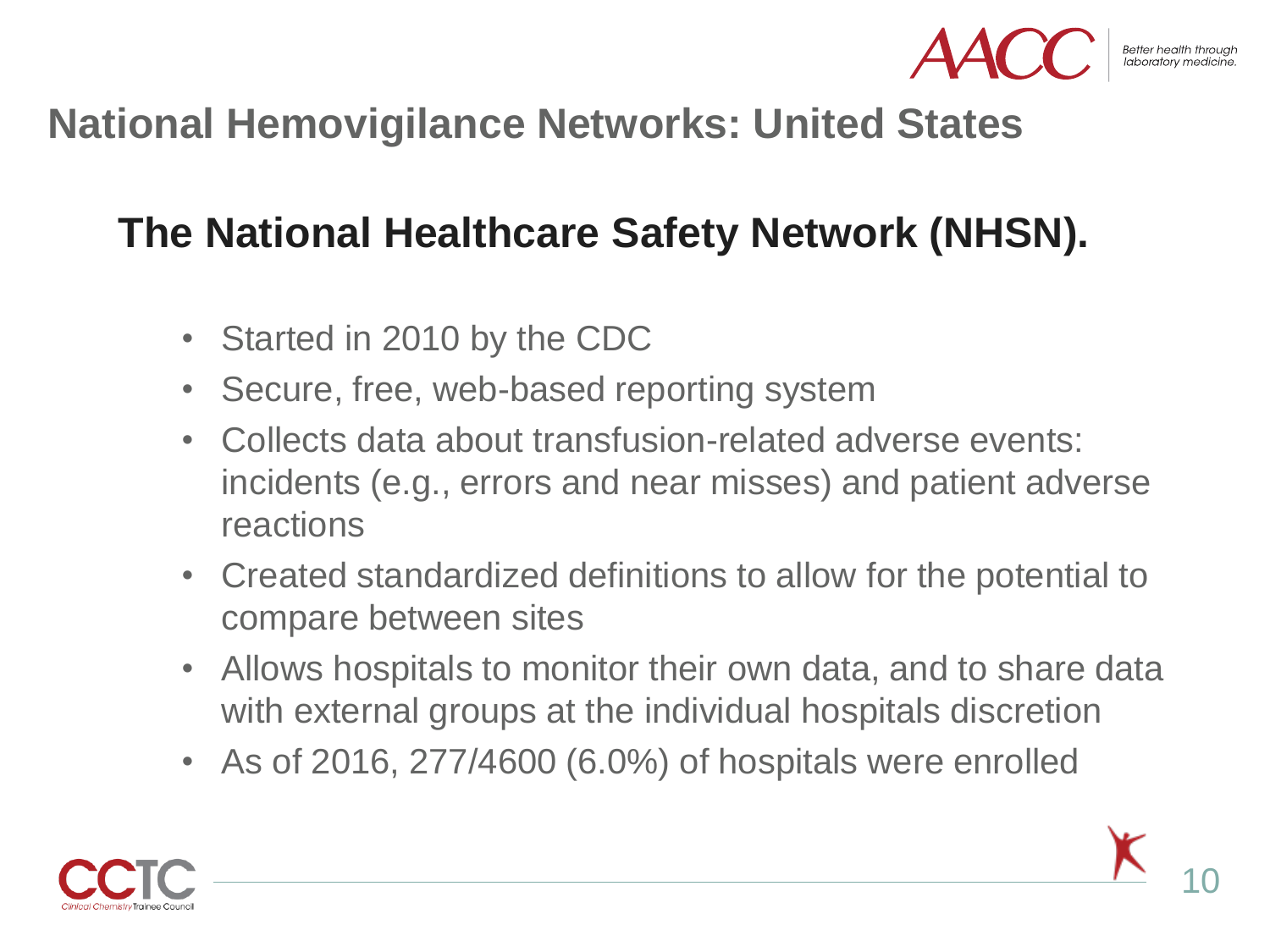

#### **National Hemovigilance Networks: United States**

#### **The National Healthcare Safety Network (NHSN).**

| <b>Reaction Type</b>                                                                                                                                                                                                                                                                                                                                                                                                                                                                                                                                                                      | <b>Case-</b><br>definition | <b>Severity</b>                                                                                          | Imputability                                                                                                                                              |
|-------------------------------------------------------------------------------------------------------------------------------------------------------------------------------------------------------------------------------------------------------------------------------------------------------------------------------------------------------------------------------------------------------------------------------------------------------------------------------------------------------------------------------------------------------------------------------------------|----------------------------|----------------------------------------------------------------------------------------------------------|-----------------------------------------------------------------------------------------------------------------------------------------------------------|
| 1. Transfusion-associated circulatory overload (TACO)<br>2. Transfusion-related acute lung injury (TRALI)<br>3. Transfusion-associated dyspnea (TAD)<br>4. Allergic reaction<br>5. Hypotensive transfusion reaction<br>6. Febrile non-hemolytic transfusion reaction (FNHTR)<br>7. Acute hemolytic transfusion reaction (AHTR)<br>8. Delayed hemolytic transfusion reaction (DHTR)<br>9. Delayed serologic transfusion reaction (DSTR)<br>10. Transfusion-associated graft vs. host disease (TAGVHD)<br>11. Post-transfusion purpura (PTP)<br>12. Transfusion-transmitted infection (TTI) | Varies                     | Non-severe<br>1.<br>2.<br><b>Severe</b><br>3.<br>Life-threatening<br>Death<br>4.<br>5.<br>Not determined | <b>Definite</b><br>1.<br>2.<br>Probable<br>3.<br>Possible<br><b>Doubtful</b><br>$\overline{4}$ .<br>5.<br><b>Ruled Out</b><br>6.<br><b>Not Determined</b> |



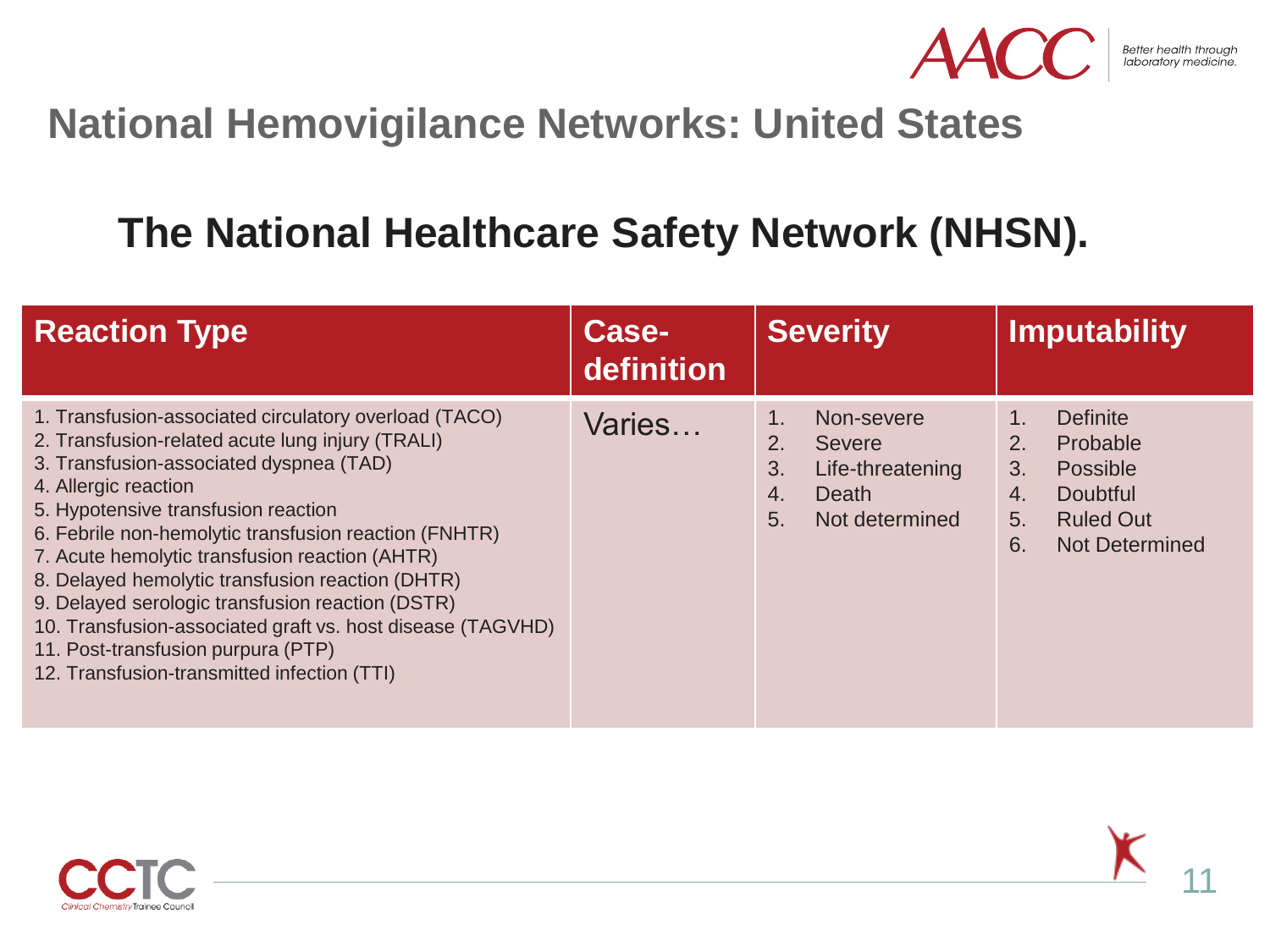

#### **National Hemovigilance Networks: United States**

#### **The National Healthcare Safety Network (NHSN).**

#### Transfusion-related adverse reactions reported to the National Healthcare Safety Network Hemovigilance Module, United States, 2010 to 2012

Alexis R. Harvey, Sridhar V. Basavaraju, Koo-Whang Chung, and Matthew J. Kuehnert

Transfusion-Transmitted Infections Reported to the National Healthcare Safety Network Hemovigilance Module

Kathryn A. Haass <sup>a,\*</sup>, Mathew R.P. Sapiano <sup>b</sup>, Alexandra Savinkina <sup>a, c</sup>, Matthew J. Kuehnert<sup>a</sup>, Sridhar V. Basavaraju<sup>a</sup>

…It's working, and we are learning stuff!

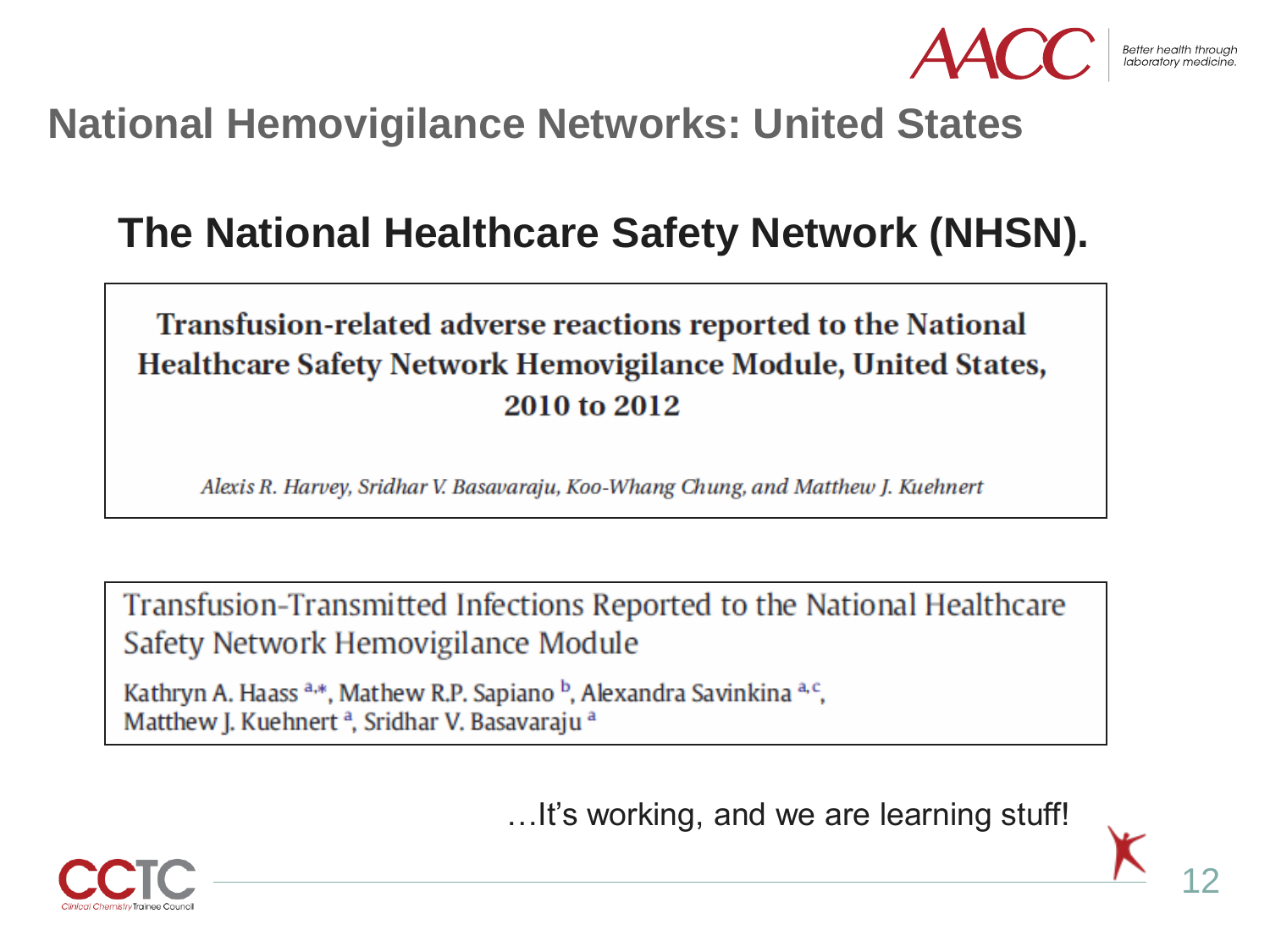

#### **National Hemovigilance Networks: United States**

#### **Other National Monitoring options.**

- AABB
	- o Center for Patient Safety (no longer available)
	- o Donor Hemovigilance and Reporting Tool (DonorHART)
- Collaborative independent research initiatives
	- o American Red Cross
	- o Blood Systems Research Institute
	- o NIH Retrovirus Epidemiology Donor Study (REDS-II)
	- <sup>o</sup> NIH Recipient Epidemiology and Donor Study (REDS-III)

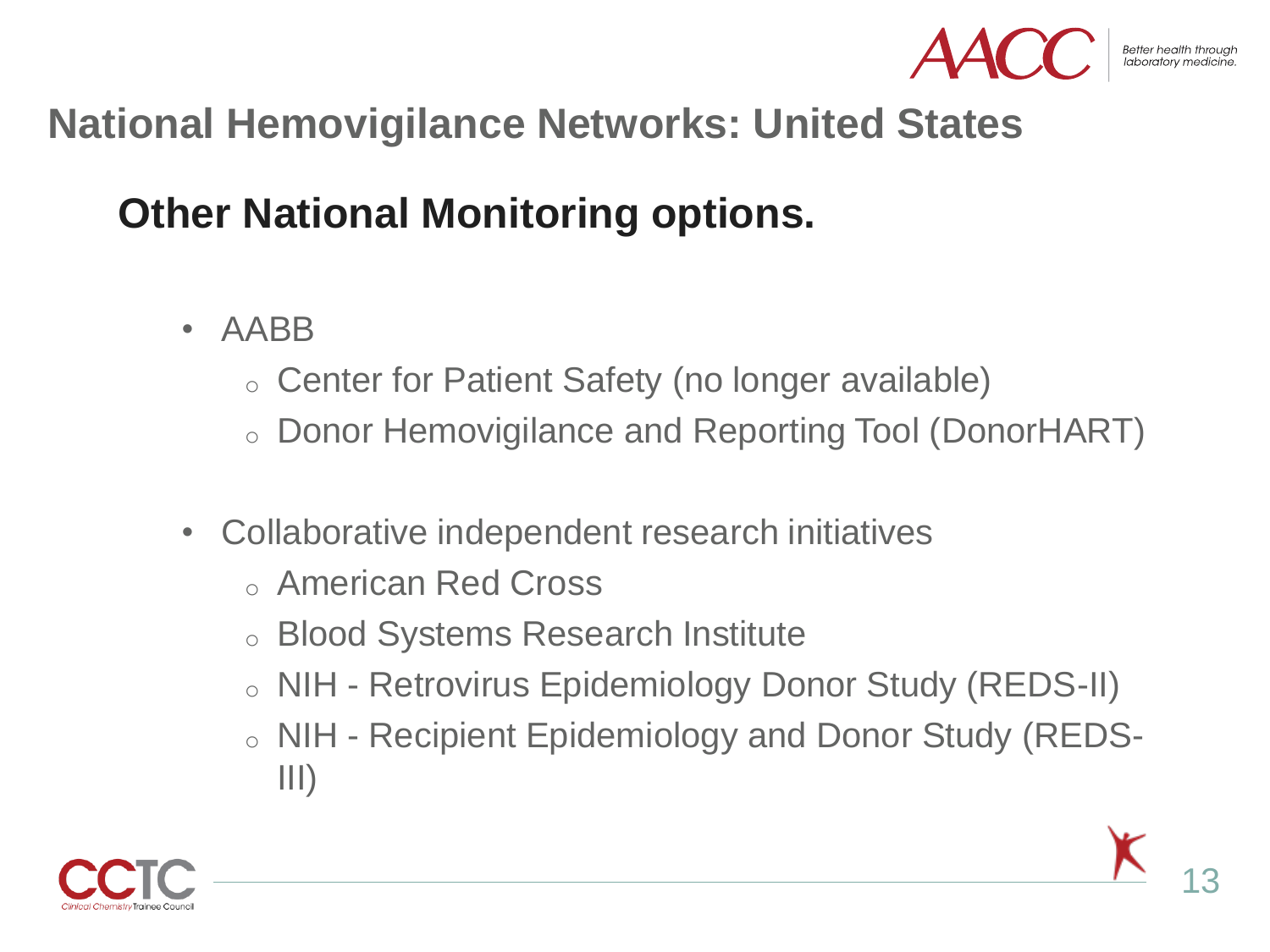

Better health through<br>laboratory medicine.

#### **National Hemovigilance Networks: United States**

**The future...**

**…is up to us.**



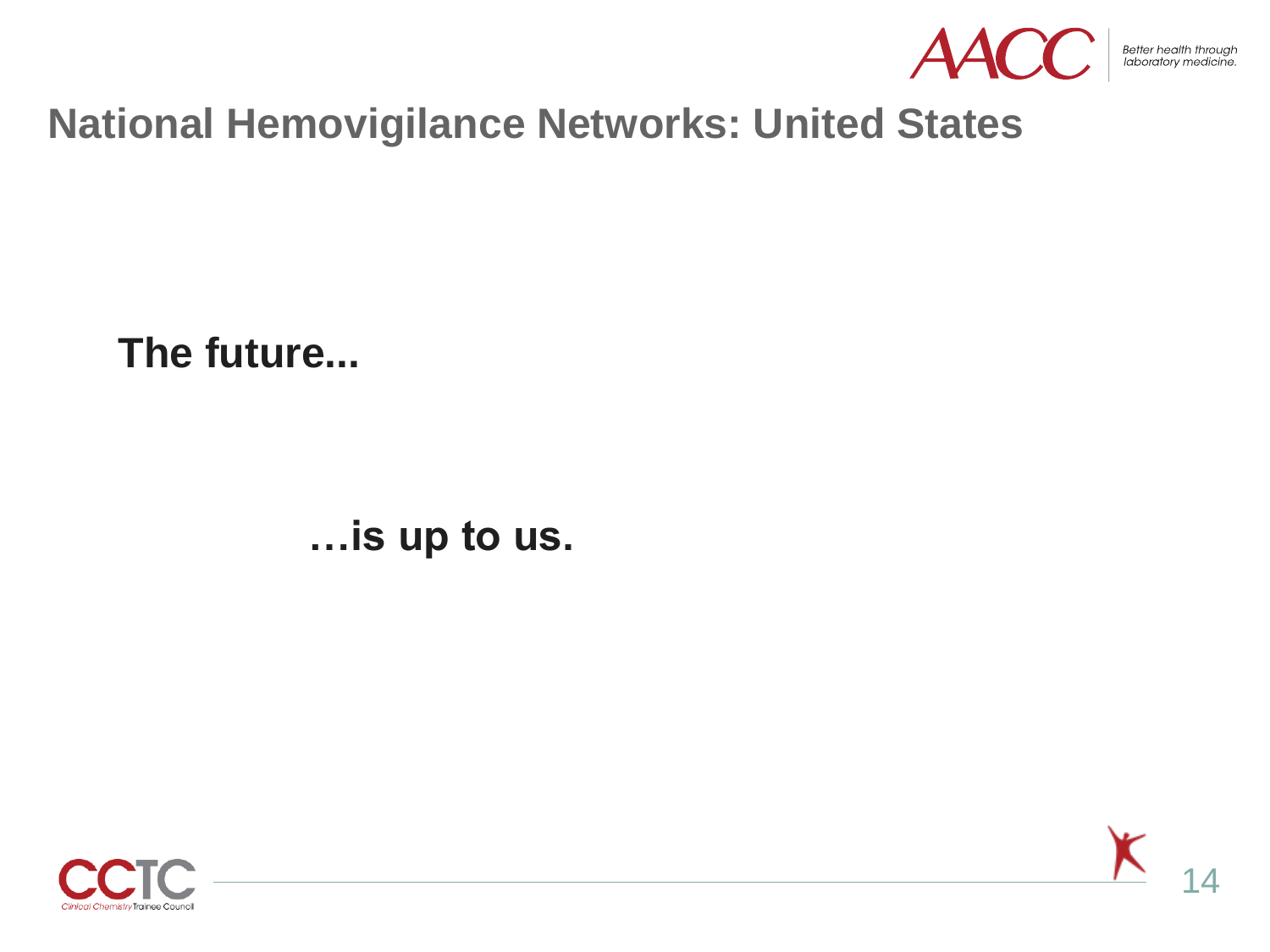

#### **National Hemovigilance Networks: United States**

#### **Conclusions.**

- Hemovigilance efforts are critically important
- Public health initiatives informed by national hemovigilance monitoring activities has saved lives
- The US hemovigilance system is still emerging, and is showing promise

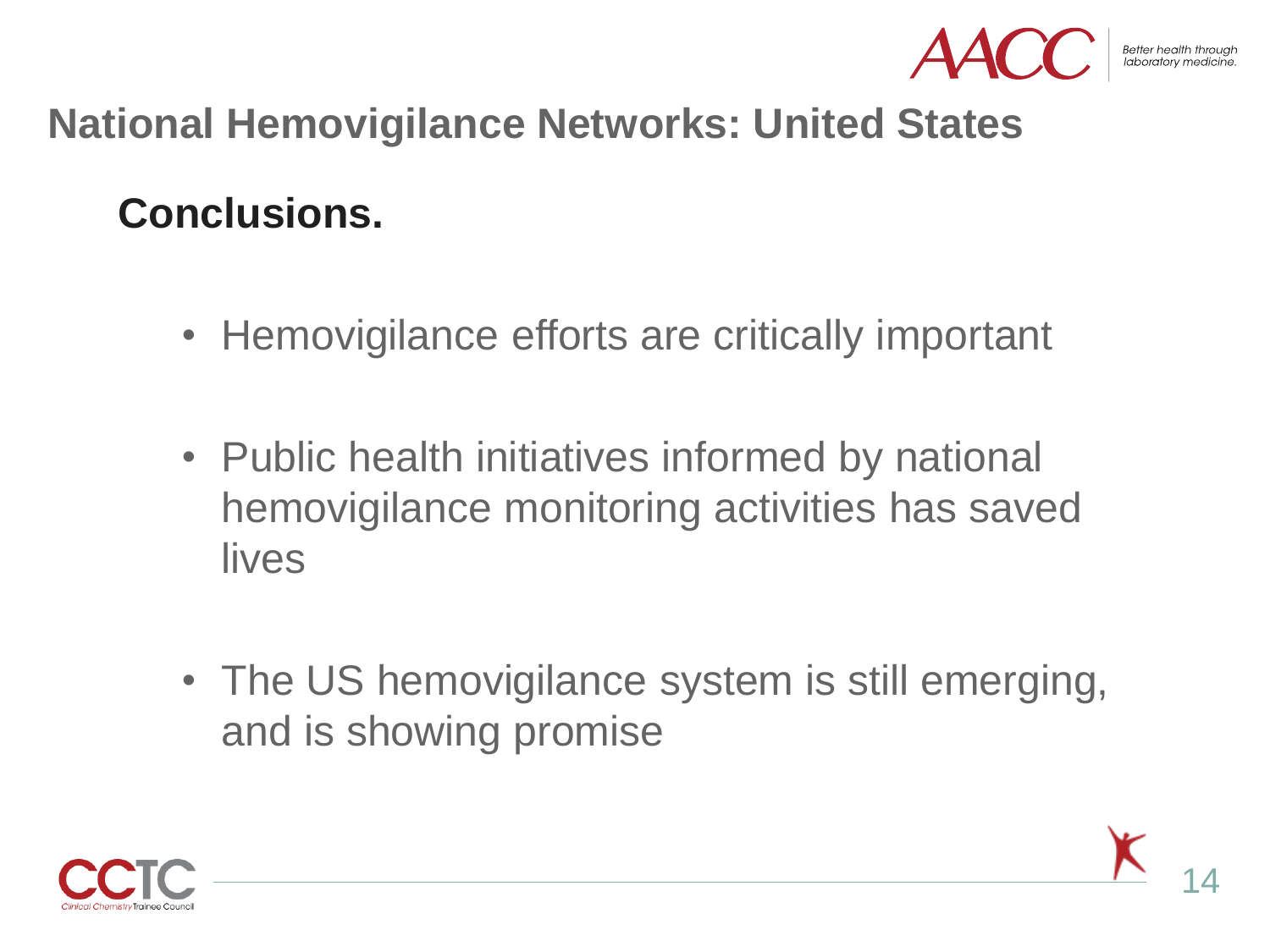## **Suggested References**

- 1. Chung KW, Harvey A, Basavaraju SV, Kuehnert MJ. How is national recipient hemovigilance conducted in the United States? Transfusion. 2015;55(4):703-7.
- 2. Haass KA, Sapiano MRP, Savinkina A, Kuehnert MJ, Basavaraju SV. Transfusion-Transmitted Infections Reported to the National Healthcare Safety Network Hemovigilance Module. Transfus Med Rev. 2019;33(2):84-91.
- 3. Bolton-Maggs PHB. Serious hazards of transfusion conference report: celebration of 20 years of UK haemovigilance. Transfus Med. 2017;27(6):393-400.

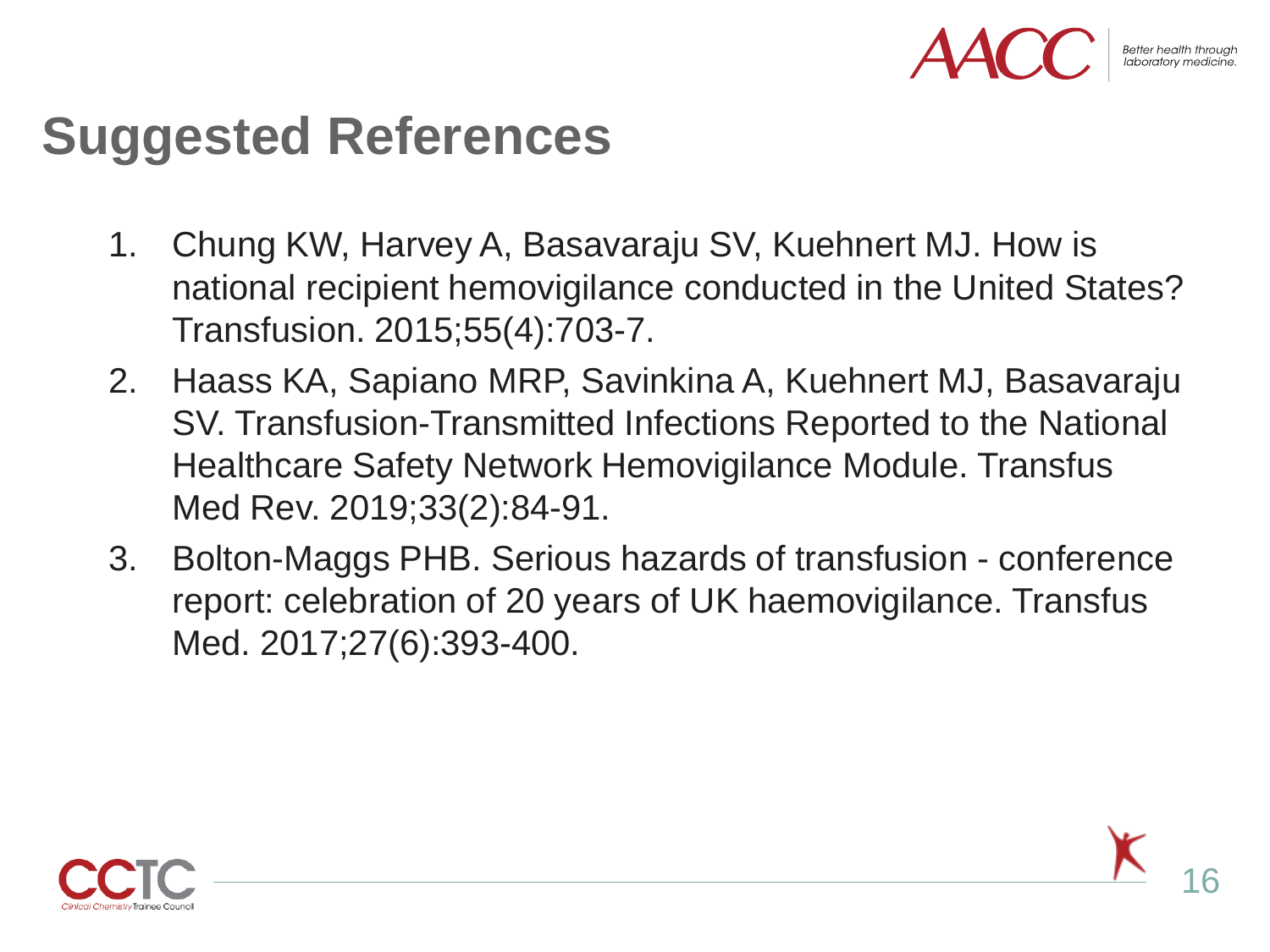

17

## **Disclosures/Potential Conflicts of Interest**

*Upon Pearl submission, the presenter completed the Clinical Chemistry disclosure form. Disclosures and/or potential conflicts of interest:*

- **Employment or Leadership: No disclosures**
- ▪**Consultant or Advisory Role:** No disclosures
- **EStock Ownership: No disclosures**
- ▪**Honoraria:** No disclosures
- **Research Funding: No disclosures**
- **Expert Testimony: No disclosures**
- ▪**Patents:** No disclosures